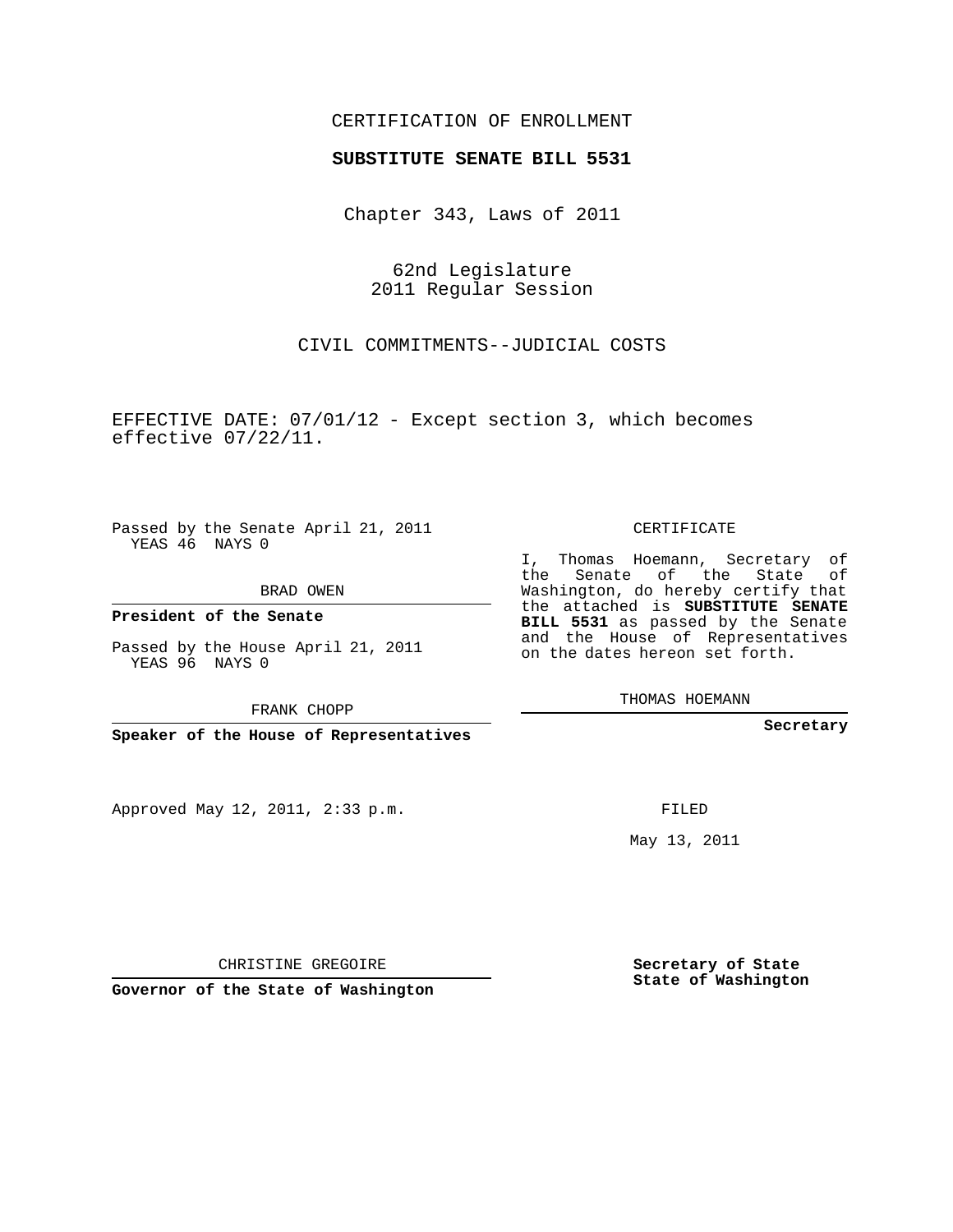## **SUBSTITUTE SENATE BILL 5531** \_\_\_\_\_\_\_\_\_\_\_\_\_\_\_\_\_\_\_\_\_\_\_\_\_\_\_\_\_\_\_\_\_\_\_\_\_\_\_\_\_\_\_\_\_

\_\_\_\_\_\_\_\_\_\_\_\_\_\_\_\_\_\_\_\_\_\_\_\_\_\_\_\_\_\_\_\_\_\_\_\_\_\_\_\_\_\_\_\_\_

AS AMENDED BY THE HOUSE

Passed Legislature - 2011 Regular Session

## **State of Washington 62nd Legislature 2011 Regular Session**

**By** Senate Human Services & Corrections (originally sponsored by Senators King, Prentice, Keiser, and Shin)

READ FIRST TIME 02/21/11.

 AN ACT Relating to the judicial costs of commitments for involuntary mental health treatment; amending RCW 71.05.110, 71.24.160, 71.34.300, and 71.34.330; reenacting and amending RCW 71.05.230; adding new sections to chapter 71.05 RCW; adding a new section to chapter 71.34 RCW; creating a new section; and providing an effective date.

BE IT ENACTED BY THE LEGISLATURE OF THE STATE OF WASHINGTON:

 NEW SECTION. **Sec. 1.** The legislature recognizes that counties that host evaluation and treatment beds incur costs by providing judicial services associated with civil commitments under chapters 71.05 and 71.34 RCW. Because evaluation and treatment beds are not evenly distributed across the state, these commitments frequently occur in a different county from the county in which the person was originally detained. The intent of this act is to create a process for the state to reimburse counties through the regional support networks for the counties' reasonable direct costs incurred in providing these judicial services, and to prevent the burden of these costs from falling disproportionately on the counties or regional support networks in which the commitments are most likely to occur. The legislature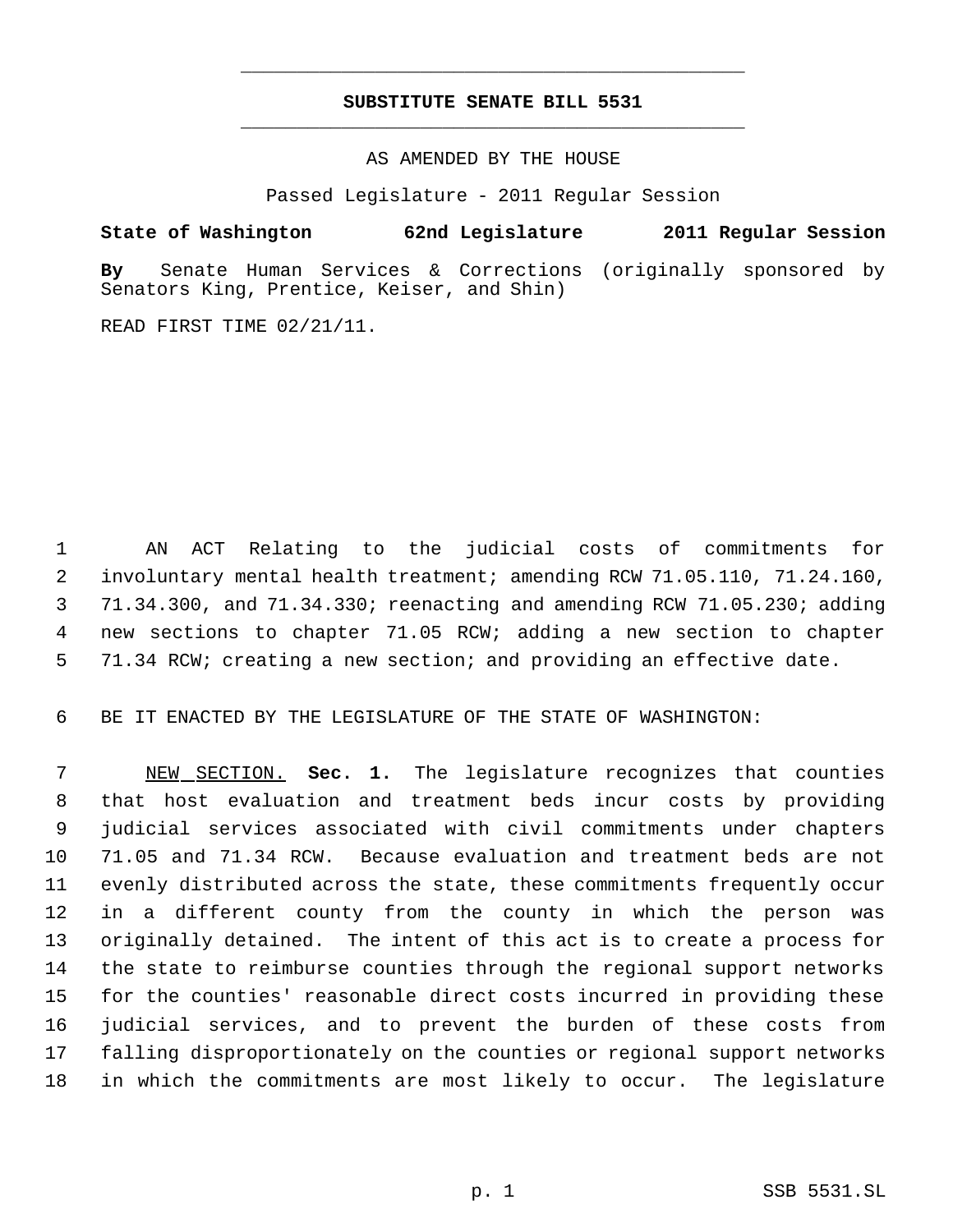recognizes that the costs of judicial services may vary across the state based on different factors and conditions.

 NEW SECTION. **Sec. 2.** A new section is added to chapter 71.05 RCW to read as follows:

 (1) A county may apply to its regional support network on a quarterly basis for reimbursement of its direct costs in providing judicial services for civil commitment cases under this chapter and chapter 71.34 RCW. The regional support network shall in turn be entitled to reimbursement from the regional support network that serves the county of residence of the individual who is the subject of the civil commitment case. Reimbursements under this section shall be paid out of the regional support network's nonmedicaid appropriation.

 (2) Reimbursement for judicial services shall be provided per civil commitment case at a rate to be determined based on an independent assessment of the county's actual direct costs. This assessment must be based on an average of the expenditures for judicial services within the county over the past three years. In the event that a baseline cannot be established because there is no significant history of similar cases within the county, the reimbursement rate shall be equal to eighty percent of the median reimbursement rate of counties included in the independent assessment.

(3) For the purposes of this section:

 (a) "Civil commitment case" includes all judicial hearings related to a single episode of hospitalization, or less restrictive alternative detention in lieu of hospitalization, except that the filing of a petition for a one hundred eighty-day commitment under this chapter or a petition for a successive one hundred eighty-day commitment under chapter 71.34 RCW shall be considered to be a new case regardless of whether there has been a break in detention. "Civil commitment case" does not include the filing of a petition for a one hundred eighty-day commitment under this chapter on behalf of a patient at a state psychiatric hospital.

 (b) "Judicial services" means a county's reasonable direct costs in providing prosecutor services, assigned counsel and defense services, court services, and court clerk services for civil commitment cases under this chapter and chapter 71.34 RCW.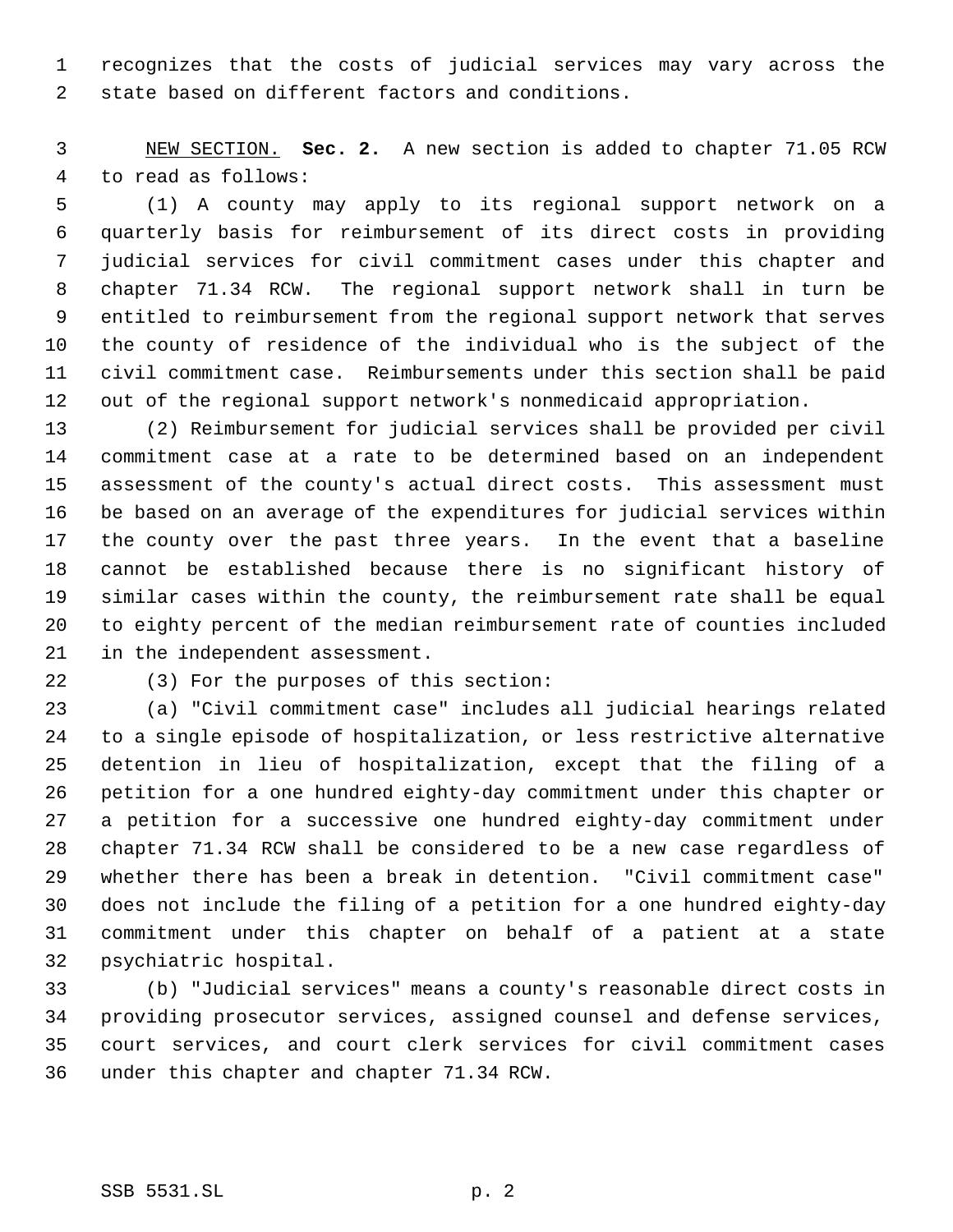(4) To the extent that resources have shared purpose, the regional support network may only reimburse counties to the extent such resources are necessary for and devoted to judicial services as described in this section.

 (5) No filing fee may be charged or collected for any civil commitment case subject to reimbursement under this section.

 NEW SECTION. **Sec. 3.** A new section is added to chapter 71.05 RCW to read as follows:

 (1) The joint legislative audit and review committee shall conduct an independent assessment of the direct costs of providing judicial services under this chapter and chapter 71.34 RCW as defined in section 2 of this act. The assessment shall include a review and analysis of the reasons for differences in costs among counties. The assessment shall be conducted for any county in which more than twenty civil commitment cases were conducted during the year prior to the study. The assessment must be completed by June 1, 2012.

 (2) The administrative office of the courts and the department shall provide the joint legislative audit and review committee with assistance and data required to complete the assessment.

 (3) The joint legislative audit and review committee shall present recommendations as to methods for updating the costs identified in the assessment to reflect changes over time.

 NEW SECTION. **Sec. 4.** A new section is added to chapter 71.34 RCW to read as follows:

 A county may apply to its regional support network for reimbursement of its direct costs in providing judicial services for civil commitment cases under this chapter, as provided in section 2 of this act.

 **Sec. 5.** RCW 71.05.110 and 1997 c 112 s 7 are each amended to read as follows:

 Attorneys appointed for persons pursuant to this chapter shall be compensated for their services as follows: (1) The person for whom an attorney is appointed shall, if he or she is financially able pursuant to standards as to financial capability and indigency set by the superior court of the county in which the proceeding is held, bear the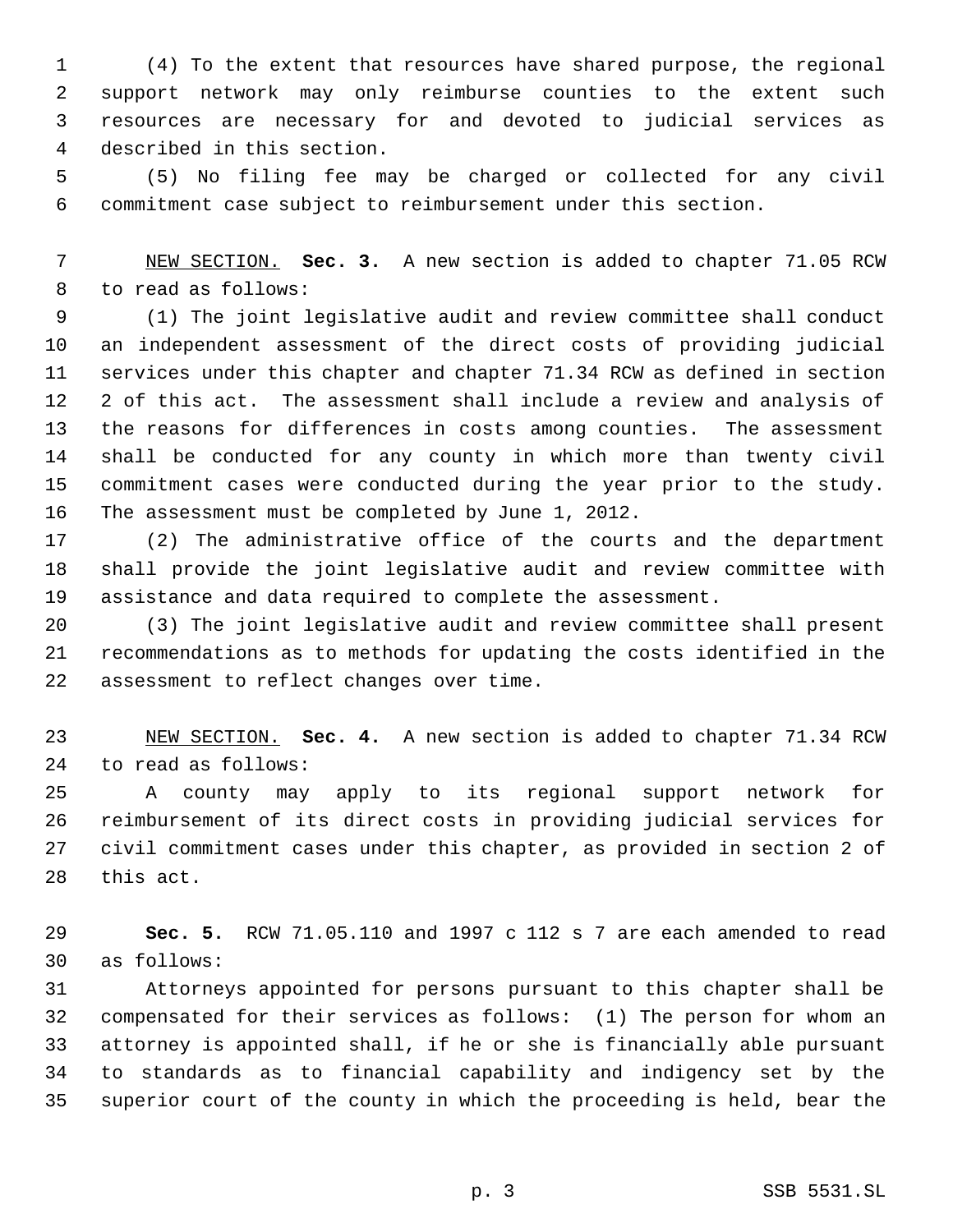costs of such legal services; (2) if such person is indigent pursuant 2 to such standards, the ((costs of such services shall be borne by)) 3 regional support network shall reimburse the county in which the 4 proceeding is held((, subject however to the responsibility for costs 5 provided-in-RCW-71.05.320(2))) for the direct costs of such legal services, as provided in section 2 of this act.

 **Sec. 6.** RCW 71.24.160 and 2001 c 323 s 15 are each amended to read as follows:

 The regional support networks shall make satisfactory showing to the secretary that state funds shall in no case be used to replace local funds from any source being used to finance mental health 12 services prior to January 1, 1990. Maintenance of effort funds devoted to judicial services related to involuntary commitment reimbursed under 14 section 2 of this act must be expended for other purposes that further 15 treatment for mental health and chemical dependency disorders.

 **Sec. 7.** RCW 71.34.300 and 1985 c 354 s 14 are each amended to read as follows:

 (1) The county or combination of counties is responsible for development and coordination of the evaluation and treatment program for minors, for incorporating the program into the county mental health plan, and for coordination of evaluation and treatment services and resources with the community mental health program required under chapter 71.24 RCW.

 (2) The county shall be responsible for maintaining its support of involuntary treatment services for minors at its 1984 level, adjusted for inflation, with the department responsible for additional costs to 27 the county resulting from this chapter. Maintenance of effort funds 28 devoted to judicial services related to involuntary commitment 29 reimbursed under section 2 of this act must be expended for other 30 purposes that further treatment for mental health and chemical dependency disorders.

 **Sec. 8.** RCW 71.34.330 and 1985 c 354 s 23 are each amended to read as follows:

 Attorneys appointed for minors under this chapter shall be compensated for their services as follows: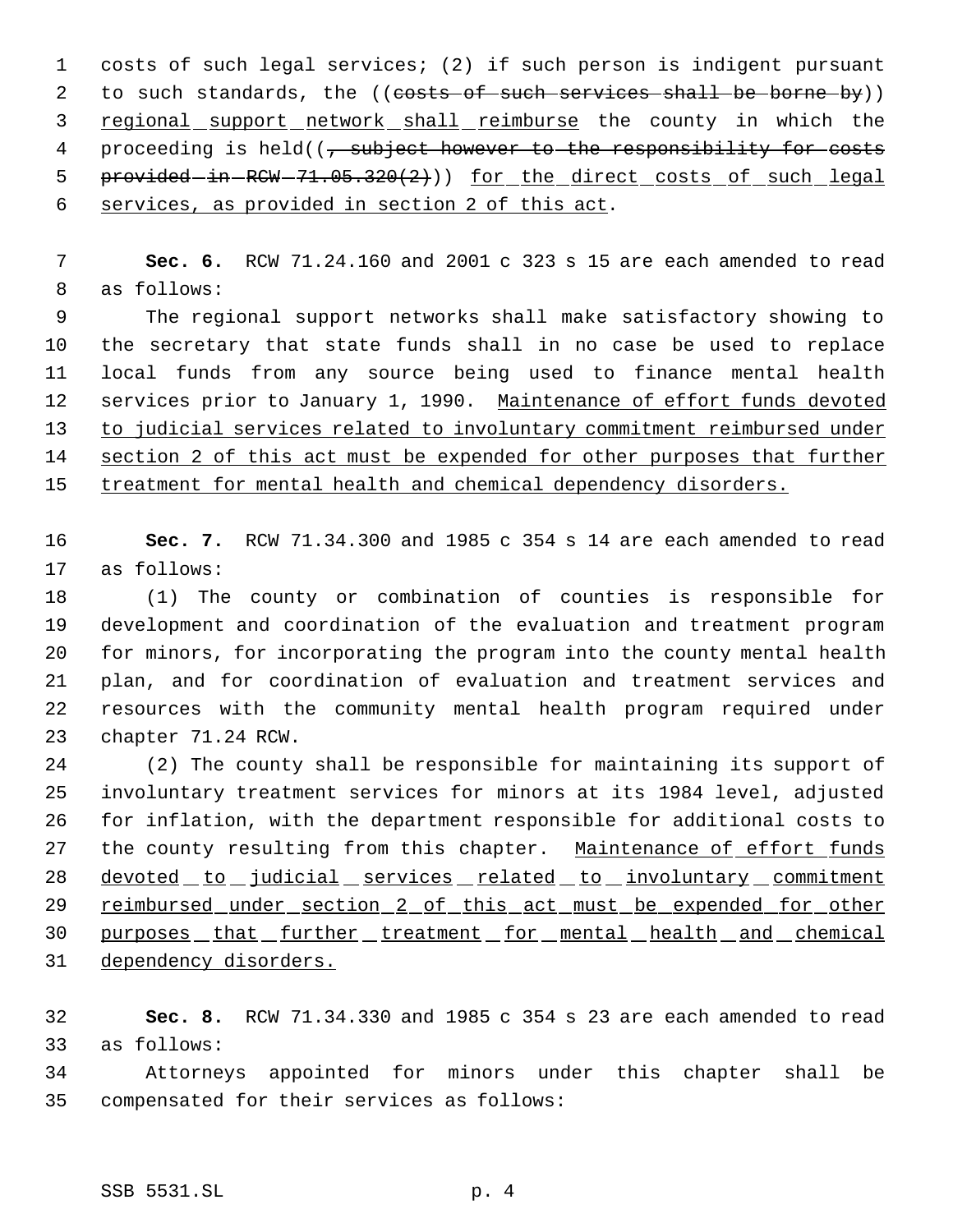(1) Responsible others shall bear the costs of such legal services if financially able according to standards set by the court of the county in which the proceeding is held.

 (2) If all responsible others are indigent as determined by these 5 standards, the ((costs-of-these-legal-services-shall-be-borne-by)) regional support network shall reimburse the county in which the 7 proceeding is held for the direct costs of such legal services, as provided in section 2 of this act.

 **Sec. 9.** RCW 71.05.230 and 2009 c 293 s 3 and 2009 c 217 s 2 are each reenacted and amended to read as follows:

 A person detained for seventy-two hour evaluation and treatment may be detained for not more than fourteen additional days of involuntary intensive treatment or ninety additional days of a less restrictive 14 alternative to involuntary intensive treatment. ((There shall be no 15 fee-for-filing-petitions-for-fourteen-days-of-involuntary-intensive 16 treatment.)) A petition may only be filed if the following conditions are met:

 (1) The professional staff of the agency or facility providing evaluation services has analyzed the person's condition and finds that the condition is caused by mental disorder and either results in a likelihood of serious harm, or results in the detained person being 22 gravely disabled and are prepared to testify those conditions are met; and

 (2) The person has been advised of the need for voluntary treatment and the professional staff of the facility has evidence that he or she has not in good faith volunteered; and

 (3) The facility providing intensive treatment is certified to 28 provide such treatment by the department; and

 (4) The professional staff of the agency or facility or the designated mental health professional has filed a petition for fourteen day involuntary detention or a ninety day less restrictive alternative with the court. The petition must be signed either by:

- (a) Two physicians;
- (b) One physician and a mental health professional;

(c) Two psychiatric advanced registered nurse practitioners;

 (d) One psychiatric advanced registered nurse practitioner and a mental health professional; or